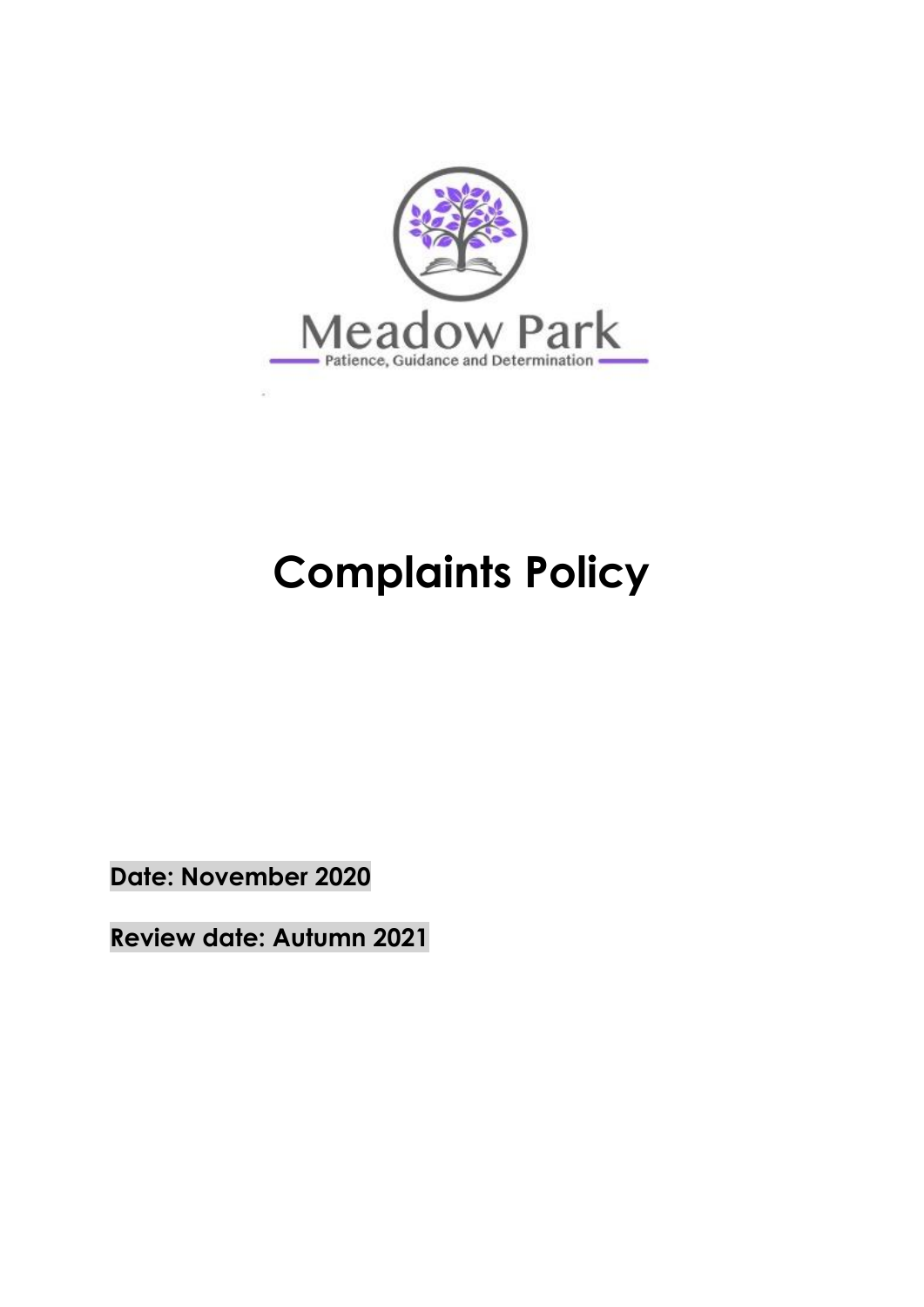#### **Who can make a complaint?**

This complaints procedure is not limited to parents or carers of children that are registered at the school. Any person, including members of the public, may make a complaint to Meadow Park School about any provision of facilities or services that we provide. Unless complaints are dealt with under separate statutory procedures (such as appeals relating to exclusions or admissions), we will use this complaints procedure.

#### **The difference between a concern and a complaint**

A concern may be defined as '*an expression of worry or doubt over an issue considered to be important for which reassurances are sought'*.

A complaint may be defined as '*an expression of dissatisfaction however made, about actions taken or a lack of action*'.

It is in everyone's interest that concerns and complaints are resolved at the earliest possible stage. Many issues can be resolved informally, without the need to use the formal stages of the complaints procedure. Meadow Park School takes concerns seriously and will make every effort to resolve the matter as quickly as possible.

If you have difficulty discussing a concern with a particular member of staff, we will respect your views. In these cases, you will be referred to another staff member. Similarly, if the member of staff directly involved feels unable to deal with a concern, they will refer you to another staff member. The member of staff may be more senior but does not have to be. The ability to consider the concern objectively and impartially is more important.

We understand however, that there are occasions when people would like to raise their concerns formally. In this case, Meadow Park School will attempt to resolve the issue internally, through the stages outlined within this complaints procedure.

#### **How to raise a concern or make a complaint**

A concern or complaint can be made in person, in writing or by telephone. They may also be made by a third party acting on behalf on a complainant, as long as they have appropriate consent to do so.

Concerns should be raised with either the class teacher or head teacher. If the issue remains unresolved, the next step is to make a formal complaint.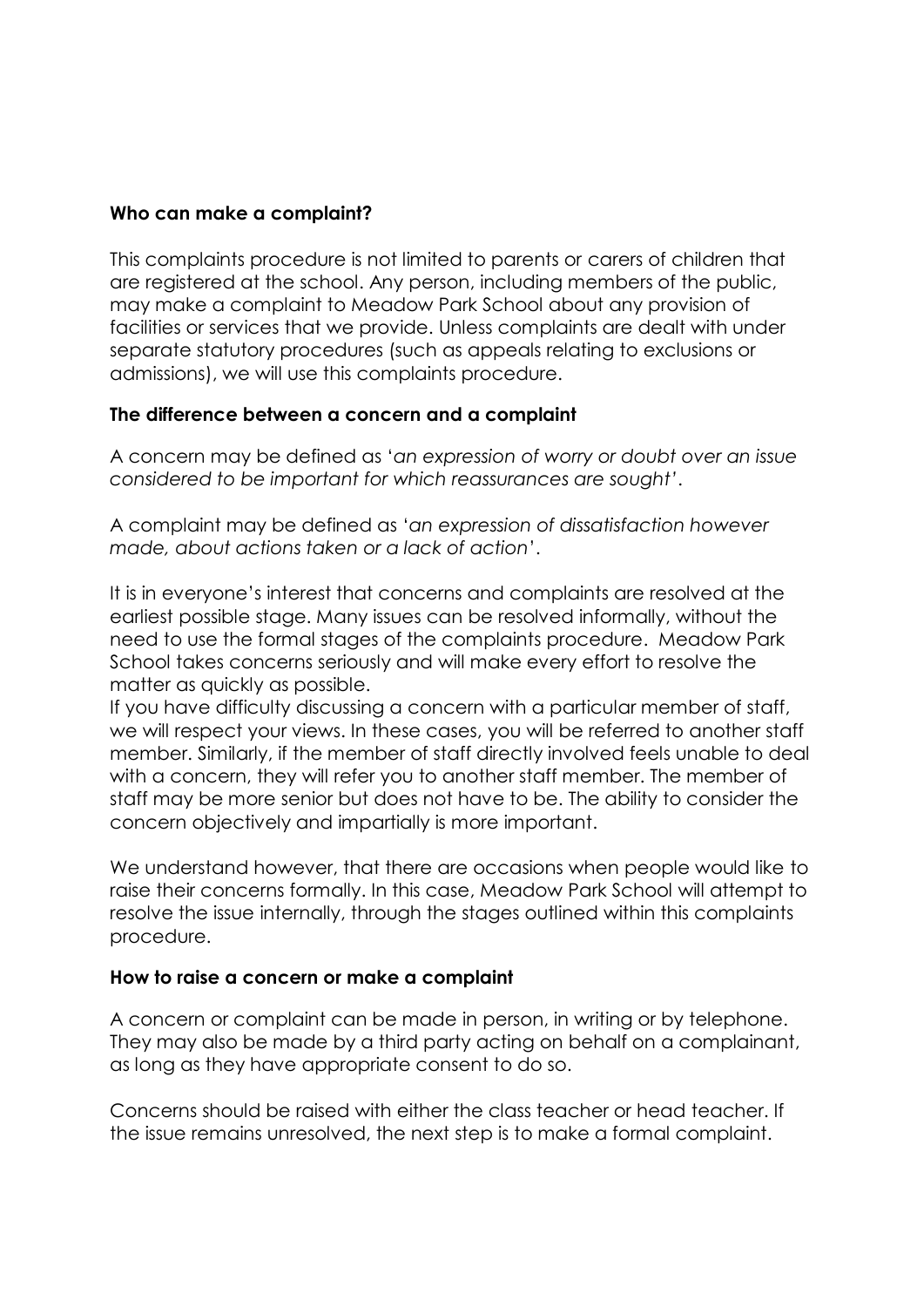Complainants should not approach individual governors to raise concerns or complaints. They have no power to act on an individual basis and it may also prevent them from considering complaints at Stage 2 of the procedure.

Complaints against school staff (except the head teacher) should be made in the first instance, to the head teacher via the school office*.* Please mark them as Private and Confidential.

Complaints that involve or are about the head teacher should be addressed to the Chair of Governors, via the school office. Please mark them as Private and Confidential.

Complaints about the Chair of Governors, any individual governor or the whole governing body should be addressed to the Clerk to the Governing Body via the school office. Please mark them as Private and Confidential.

For ease of use, a template complaint form is included at the end of this procedure. If you require help in completing the form, please contact the school office. You can also ask third party organisations like the Citizens Advice to help you.

In accordance with equality law, we will consider making reasonable adjustments if required, to enable complainants to access and complete this complaints procedure. For instance, providing information in alternative formats, assisting complainants in raising a formal complaint or holding meetings in accessible locations.

## **Anonymous complaints**

We will not normally investigate anonymous complaints. However, the head teacher or Chair of Governors, if appropriate, will determine whether the complaint warrants an investigation.

## **Time scales**

You must raise the complaint within three months of the incident or, where a series of associated incidents have occurred, within three months of the last of these incidents. We will consider complaints made outside of this time frame if exceptional circumstances apply.

## **Complaints received outside of term time**

We will consider complaints made outside of term time to have been received on the first school day after the holiday period.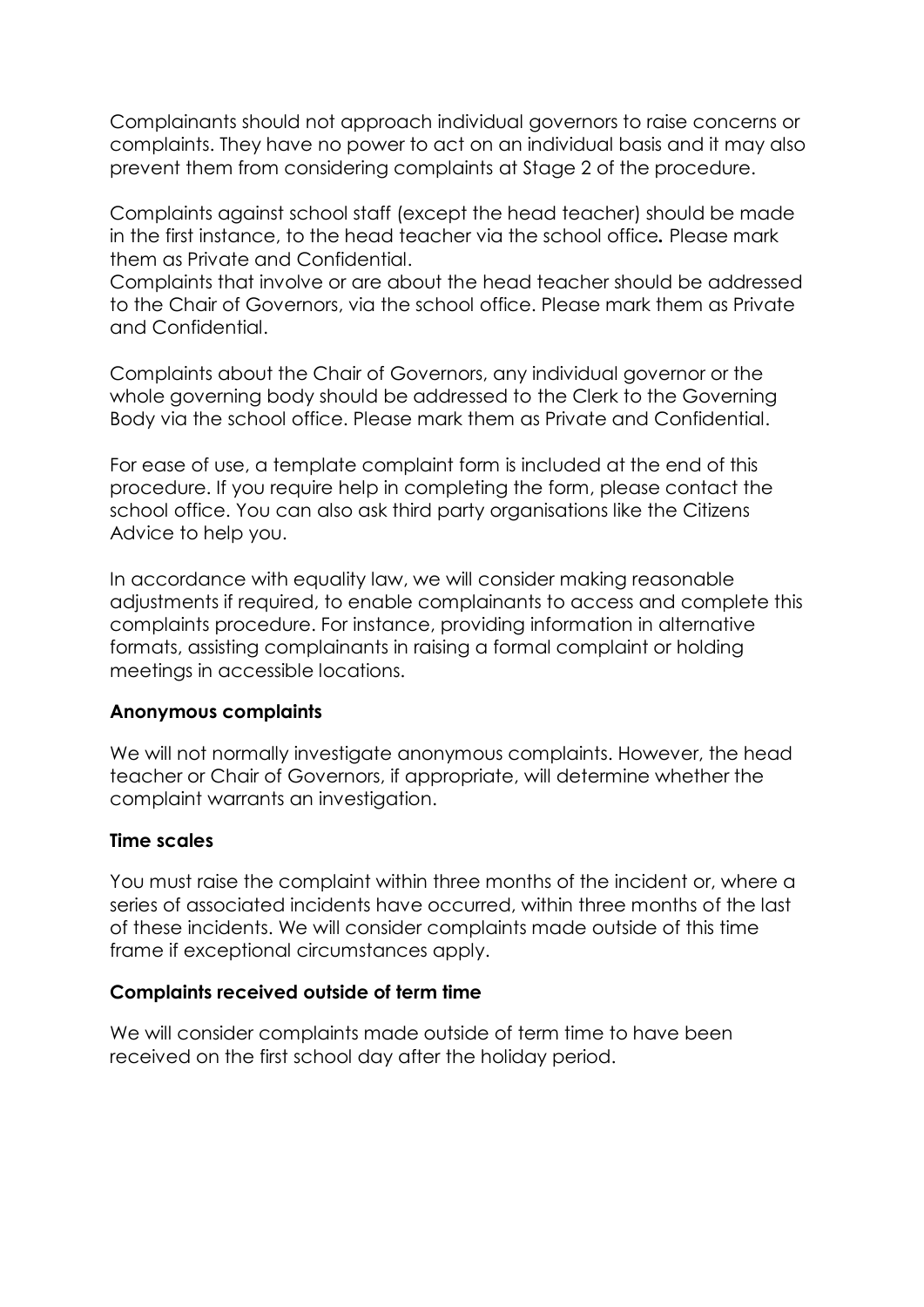# **Scope of this Complaints Procedure**

This procedure covers all complaints about any provision of community facilities or services by Meadow Park School, other than complaints that are dealt with under other statutory procedures, including those listed below.

| <b>Exceptions</b>                                                       | Who to contact                                                                                                                                                                                                                                                                 |
|-------------------------------------------------------------------------|--------------------------------------------------------------------------------------------------------------------------------------------------------------------------------------------------------------------------------------------------------------------------------|
| Matters likely to require a<br><b>Child Protection</b><br>Investigation | Complaints about child protection matters are<br>handled under our child protection and<br>safeguarding policy and in accordance with<br>relevant statutory guidance.                                                                                                          |
|                                                                         | If you have serious concerns, you may wish to<br>contact the local authority designated officer<br>(LADO) who has local responsibility for<br>safeguarding or the Multi-Agency Safeguarding<br>Hub (MASH).                                                                     |
| Exclusion of children from<br>school*                                   | Further information about raising concerns<br>about exclusion can be found at:<br>www.gov.uk/school-discipline-<br>exclusions/exclusions.                                                                                                                                      |
| Whistleblowing                                                          | We have an internal whistleblowing procedure<br>for all our employees, including temporary staff<br>and contractors.                                                                                                                                                           |
|                                                                         | The Secretary of State for Education is the<br>prescribed person for matters relating to<br>education for whistleblowers in education who<br>do not want to raise matters direct with their<br>employer. Referrals can be made at:<br>www.education.gov.uk/contactus.          |
|                                                                         | Volunteer staff who have concerns about our<br>school should complain through the school's<br>complaints procedure. You may also be able<br>to complain direct to the LA or the Department<br>for Education (see link above), depending on<br>the substance of your complaint. |
| Staff grievances                                                        | Complaints from staff will be dealt with under<br>the school's internal grievance procedures.                                                                                                                                                                                  |
| Staff conduct                                                           | Complaints about staff will be dealt with under<br>the school's internal disciplinary procedures, if<br>appropriate.                                                                                                                                                           |
|                                                                         | Complainants will not be informed of any<br>disciplinary action taken against a staff<br>member as a result of a complaint. However,<br>the complainant will be notified that the matter                                                                                       |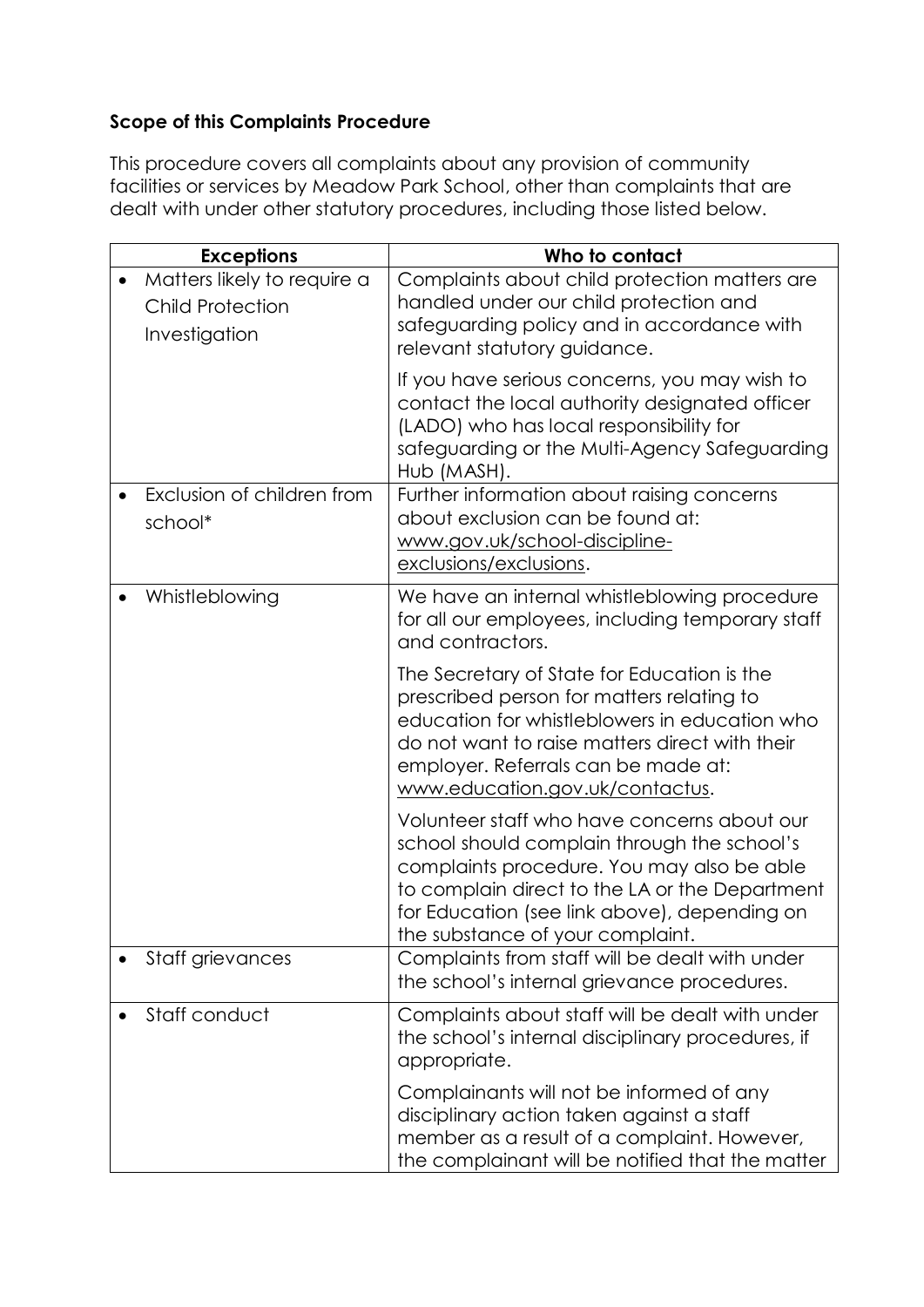|                                                                                                             | is being addressed.                                                                                                           |
|-------------------------------------------------------------------------------------------------------------|-------------------------------------------------------------------------------------------------------------------------------|
| Complaints about<br>services provided by<br>other providers who may<br>use school premises or<br>facilities | Providers should have their own complaints<br>procedure to deal with complaints about<br>service. Please contact them direct. |
| National Curriculum -<br>content                                                                            | Please contact the Department for Education<br>at:<br>www.education.gov.uk/contactus                                          |

If other bodies are investigating aspects of the complaint, for example the police, local authority (LA) safeguarding teams or Tribunals, this may impact on our ability to adhere to the timescales within this procedure or result in the procedure being suspended until those public bodies have completed their investigations.

If a complainant commences legal action against Meadow Park School in relation to their complaint, we will consider whether to suspend the complaints procedure in relation to their complaint until those legal proceedings have concluded.

## **Resolving complaints**

At each stage in the procedure, Meadow Park School wants to resolve the complaint. If appropriate, we will acknowledge that the complaint is upheld in whole or in part. In addition, we may offer one or more of the following:

- an explanation
- an admission that the situation could have been handled differently or better
- an assurance that we will try to ensure the event complained of will not recur
- an explanation of the steps that have been or will be taken to help ensure that it will not happen again and an indication of the timescales within which any changes will be made
- an undertaking to review school policies in light of the complaint
- an apology.

# **Withdrawal of a Complaint**

If a complainant wants to withdraw their complaint, we will ask them to confirm this in writing.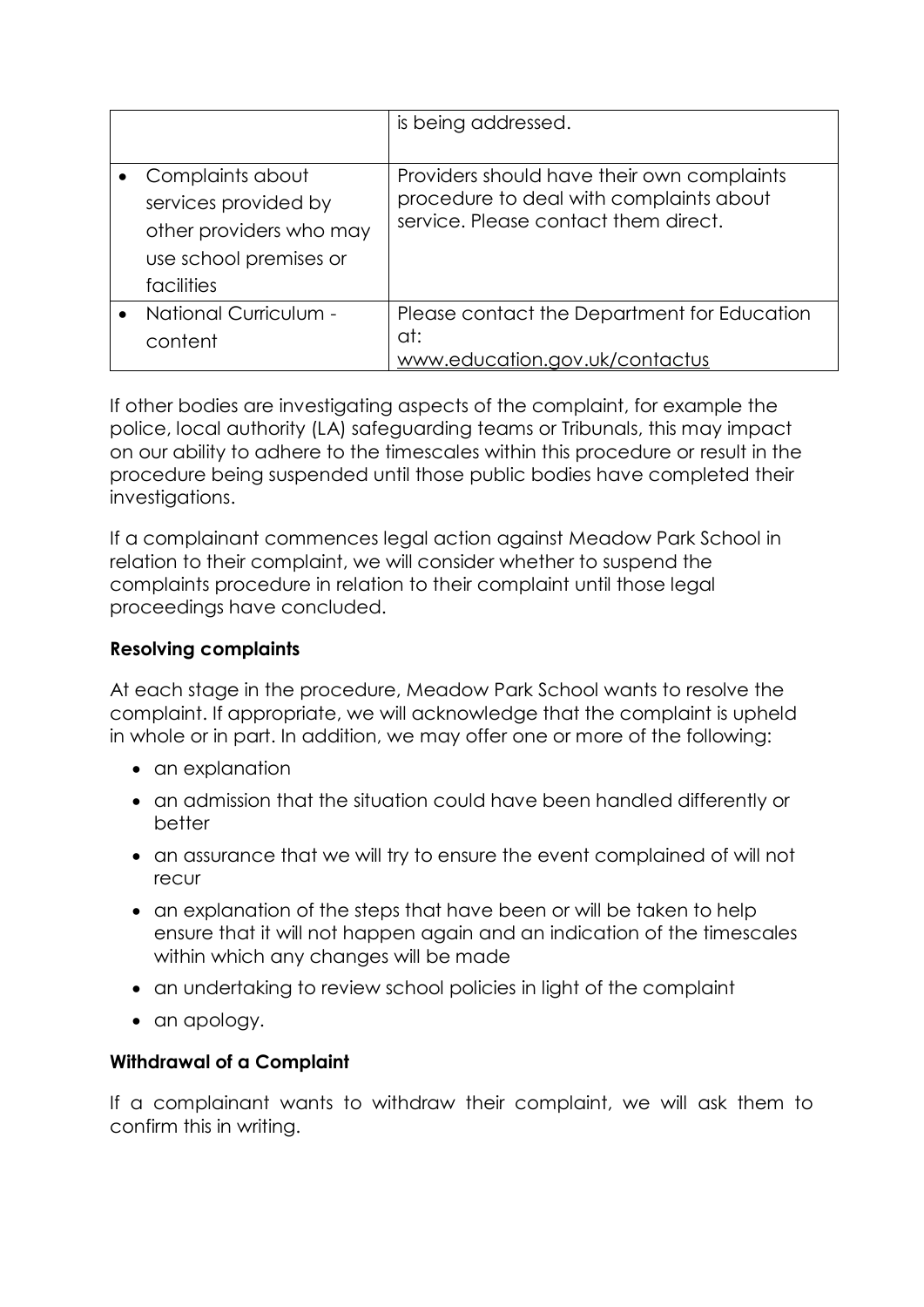# **Stage 1**

Formal complaints must be made to the head teacher (unless they are about the head teacher), via the school office. This may be done in person, in writing (preferably on the Complaint Form), or by telephone.

The head teacher will record the date the complaint is received and will acknowledge receipt of the complaint in writing (either by letter or email) within 5 school days.

Within this response, the head teacher will seek to clarify the nature of the complaint, ask what remains unresolved and what outcome the complainant would like to see. The head teacher can consider whether a face to face meeting is the most appropriate way of doing this.

*Note: The headteacher may delegate the investigation to another member of the school's senior leadership team but not the decision to be taken.*

During the investigation, the head teacher (or investigator) will:

- if necessary, interview those involved in the matter and/or those complained of, allowing them to be accompanied if they wish
- keep a written record of any meetings/interviews in relation to their investigation.

At the conclusion of their investigation, the head teacher will provide a formal written response within 15 school days of the date of receipt of the complaint.

If the head teacher is unable to meet this deadline, they will provide the complainant with an update and revised response date.

The response will detail any actions taken to investigate the complaint and provide a full explanation of the decision made and the reason(s) for it. Where appropriate, it will include details of actions Meadow Park School will take to resolve the complaint.

The head teacher will advise the complainant of how to escalate their complaint should they remain dissatisfied with the outcome of Stage 1.

If the complaint is about the head teacher, or a member of the governing body (including the Chair or Vice-Chair), a suitably skilled governor will be appointed to complete all the actions at Stage 1.

Complaints about the head teacher or member of the governing body must be made to the Clerk, via the school office.

If the complaint is:

• jointly about the Chair and Vice Chair or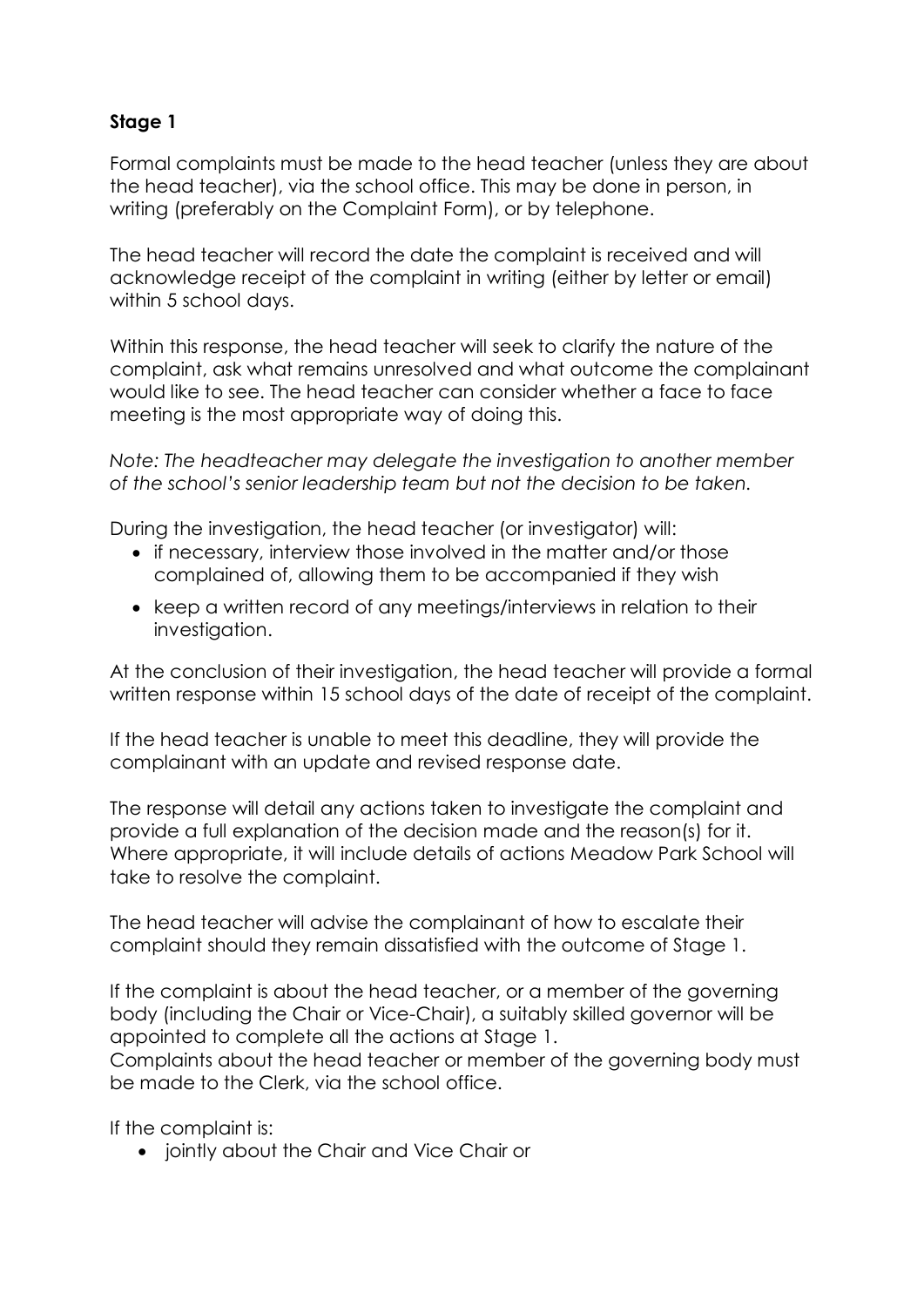- the entire governing body or
- the majority of the governing body

Stage 1 will be considered by an independent investigator appointed by the governing body. At the conclusion of their investigation, the independent investigator will provide a formal written response.

## **Stage 2**

If the complainant is dissatisfied with the outcome at Stage 1 and wishes to take the matter further, they can escalate the complaint to Stage  $2 - a$ meeting with members of the governing body's complaints committee, which will be formed of the first three, impartial, governors available. This is the final stage of the complaints procedure.

A request to escalate to Stage 2 must be made to the Clerk, via the school office, within 10 school days of receipt of the Stage 1 response.

The Clerk will record the date the complaint is received and acknowledge receipt of the complaint in writing (either by letter or email) within 5 school days.

Requests received outside of this time frame will only be considered if exceptional circumstances apply.

The Clerk will write to the complainant to inform them of the date of the meeting. They will aim to convene a meeting within 15 school days of receipt of the Stage 2 request. If this is not possible, the Clerk will provide an anticipated date and keep the complainant informed.

If the complainant rejects the offer of three proposed dates, without good reason, the Clerk will decide when to hold the meeting. It will then proceed in the complainant's absence on the basis of written submissions from both parties.

The complaints committee will consist of three governors with no prior involvement or knowledge of the complaint. Prior to the meeting, they will decide amongst themselves who will act as the Chair of the Complaints Committee. If there are fewer than three governors from Meadow Park School available, the Clerk will source any additional, independent governors through another local school or through their LA's Governor Services team, in order to make up the committee.

The committee will decide whether to deal with the complaint by inviting parties to a meeting or through written representations, but in making their decision they will be sensitive to the complainant's needs.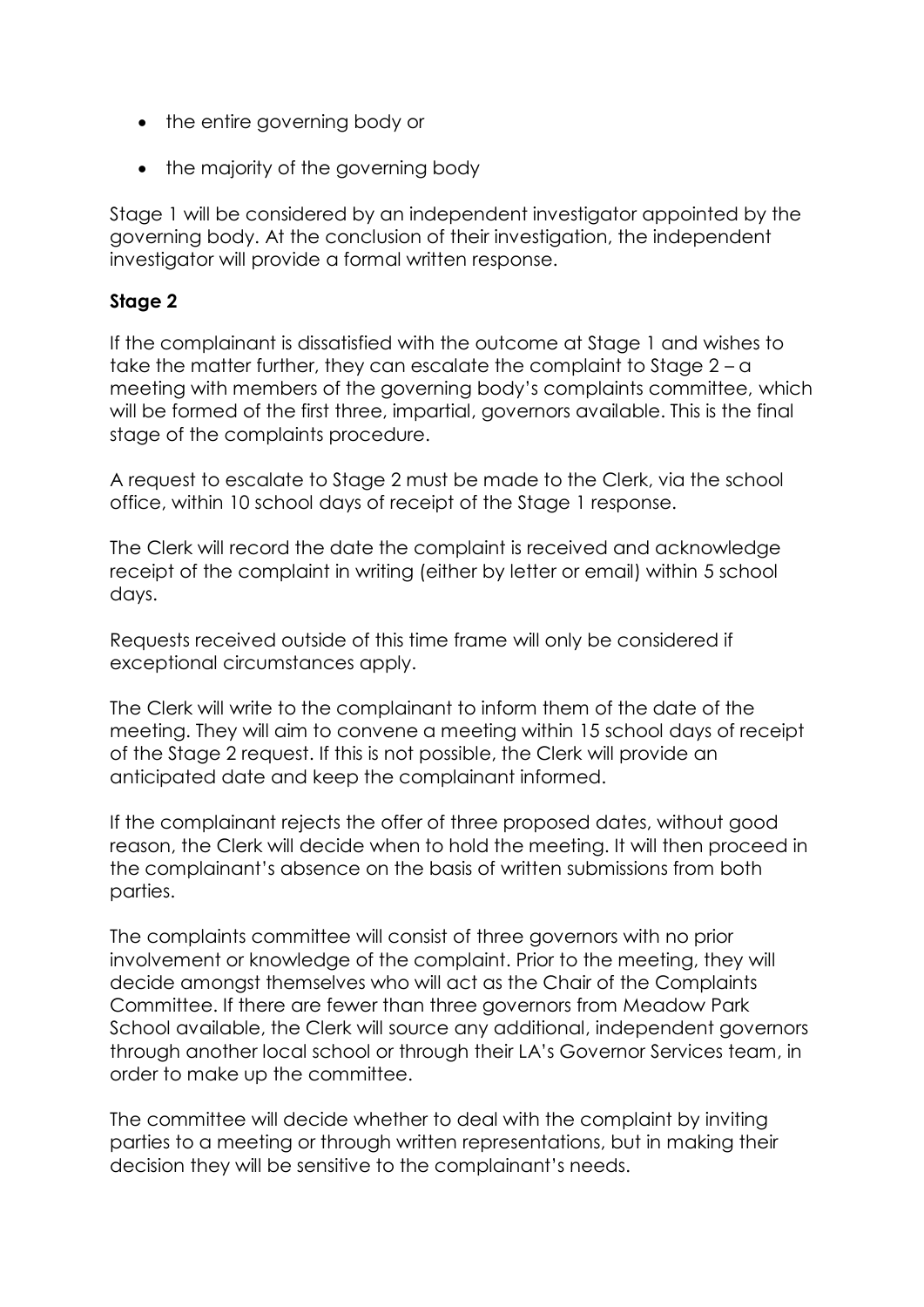If the complainant is invited to attend the meeting, they may bring someone along to provide support. This can be a relative or friend. Generally, we do not encourage either party to bring legal representatives to the committee meeting. However, there may be occasions when legal representation is appropriate.

For instance, if a school employee is called as a witness in a complaint meeting, they may wish to be supported by union and/or legal representation.

*Note: Complaints about staff conduct will not generally be handled under this complaints procedure. Complainants will be advised that any staff conduct complaints will be considered under staff disciplinary procedures, if appropriate, but outcomes will not be shared with them.* 

Representatives from the media are not permitted to attend.

At least 5 school days before the meeting, the Clerk will:

- confirm and notify the complainant of the date, time and venue of the meeting, ensuring that, if the complainant is invited, the dates are convenient to all parties and that the venue and proceedings are accessible
- request copies of any further written material to be submitted to the committee at least 5 school days before the meeting.

Any written material will be circulated to all parties at least 5 school days before the date of the meeting. The committee will not normally accept, as evidence, recordings of conversations that were obtained covertly and without the informed consent of all parties being recorded.

The committee will also not review any new complaints at this stage or consider evidence unrelated to the initial complaint to be included. New complaints must be dealt with from Stage 1 of the procedure.

The meeting will be held in private. Electronic recordings of meetings or conversations are not normally permitted unless a complainant's own disability or special needs require it. Prior knowledge and consent of all parties attending must be sought before meetings or conversations take place. Consent will be recorded in any minutes taken.

The committee will consider the complaint and all the evidence presented. The committee can:

- uphold the complaint in whole or in part
- dismiss the complaint in whole or in part.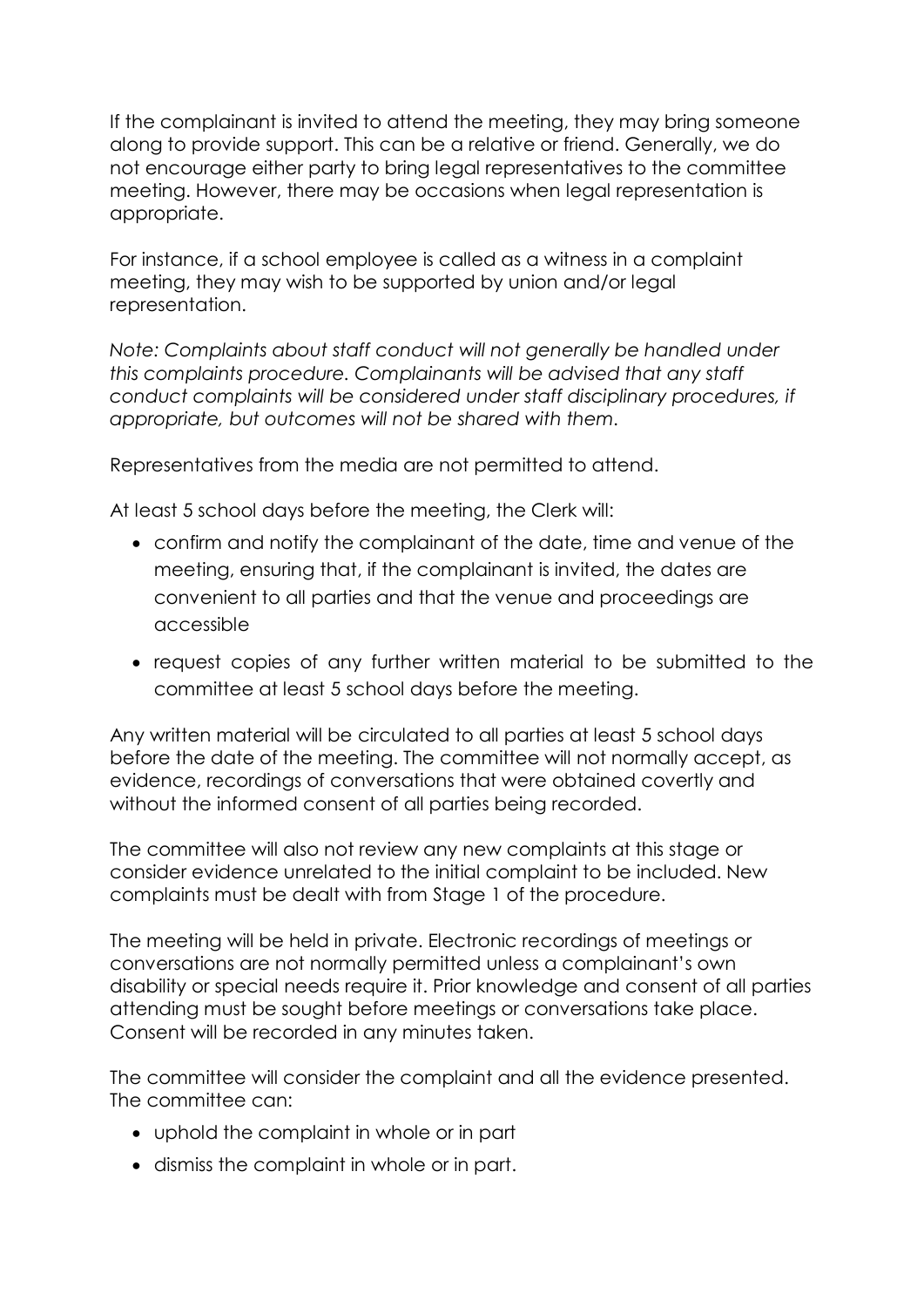If the complaint is upheld in whole or in part, the committee will:

- decide on the appropriate action to be taken to resolve the complaint
- where appropriate, recommend changes to the school's systems or procedures to prevent similar issues in the future.

The Chair of the Committee will provide the complainant and Meadow Park School with a full explanation of their decision and the reason(s) for it, in writing, within 10 school days.

The letter to the complainant will include details of how to contact the Department for Education if they are dissatisfied with the way their complaint has been handled by Meadow Park School.

. If the complaint is:

- jointly about the Chair and Vice Chair or
- the entire governing body or
- the majority of the governing body

Stage 2 will be heard by a committee of independent, co-opted governors. The response will detail any actions taken to investigate the complaint and provide a full explanation of the decision made and the reason(s) for it. Where appropriate, it will include details of actions Meadow Park School will take to resolve the complaint.

The response will also advise the complainant of how to escalate their complaint should they remain dissatisfied.

# **Next Steps**

If the complainant believes the school did not handle their complaint in accordance with the published complaints procedure or they acted unlawfully or unreasonably in the exercise of their duties under education law, they can contact the Department for Education after they have completed Stage 2.

The Department for Education will not normally reinvestigate the substance of complaints or overturn any decisions made by Meadow Park School. They will consider whether Meadow Park School has adhered to education legislation and any statutory policies connected with the complaint.

The complainant can refer their complaint to the Department for Education online at: [www.education.gov.uk/contactus,](http://www.education.gov.uk/contactus) by telephone on: 0370 000 2288 or by writing to:

Department for Education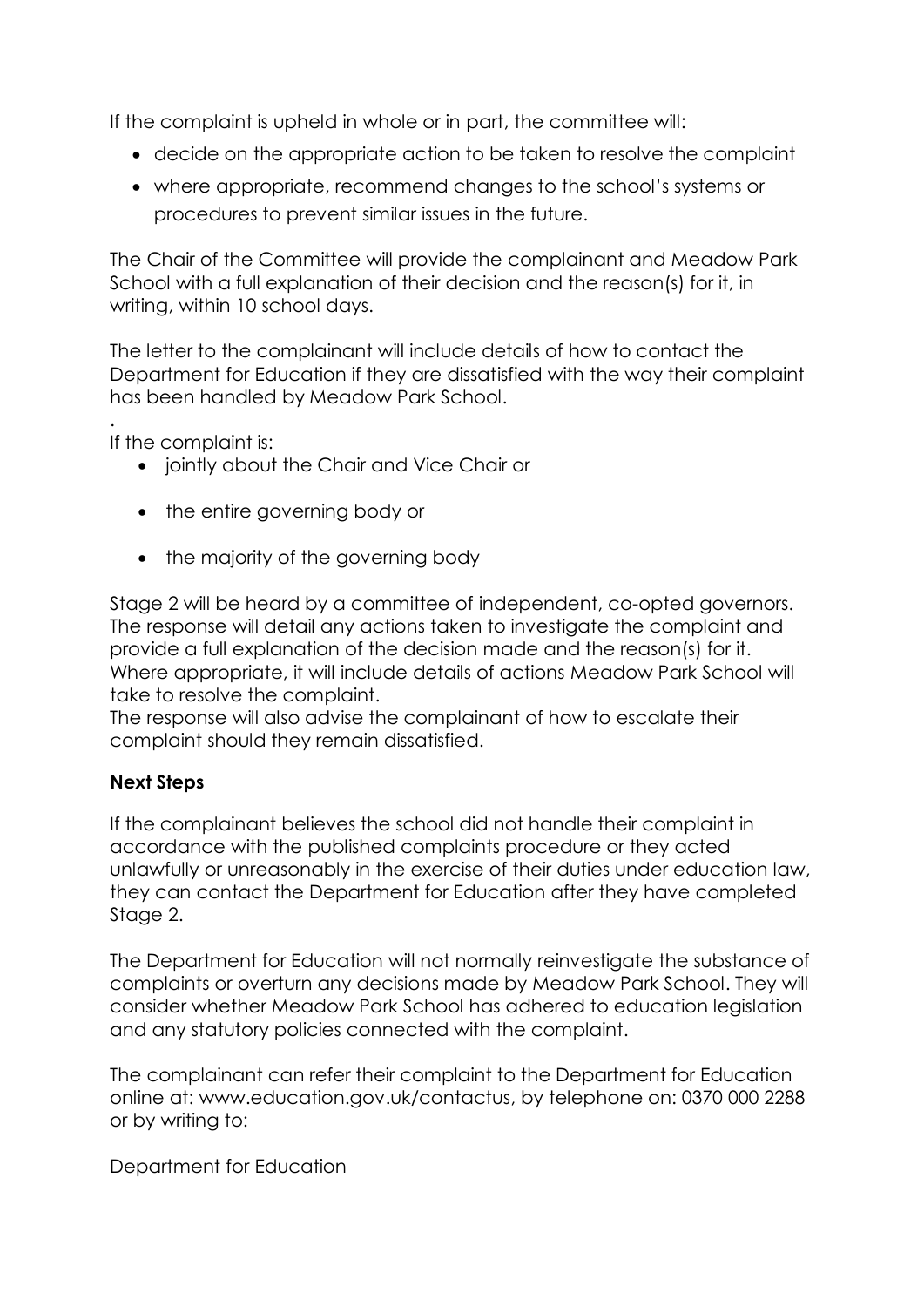Piccadilly Gate Store Street Manchester M1 2WD.

## **Complaint Form**

Please complete and return to Meadow Park School. The head teacher will acknowledge receipt and explain what action will be taken.

| Your name:                                    |
|-----------------------------------------------|
| Pupil's name (if relevant):                   |
| Your relationship to the pupil (if relevant): |
| <b>Address:</b>                               |
|                                               |
| Postcode:                                     |
| Day time telephone number:                    |
| Evening telephone number:                     |
|                                               |
|                                               |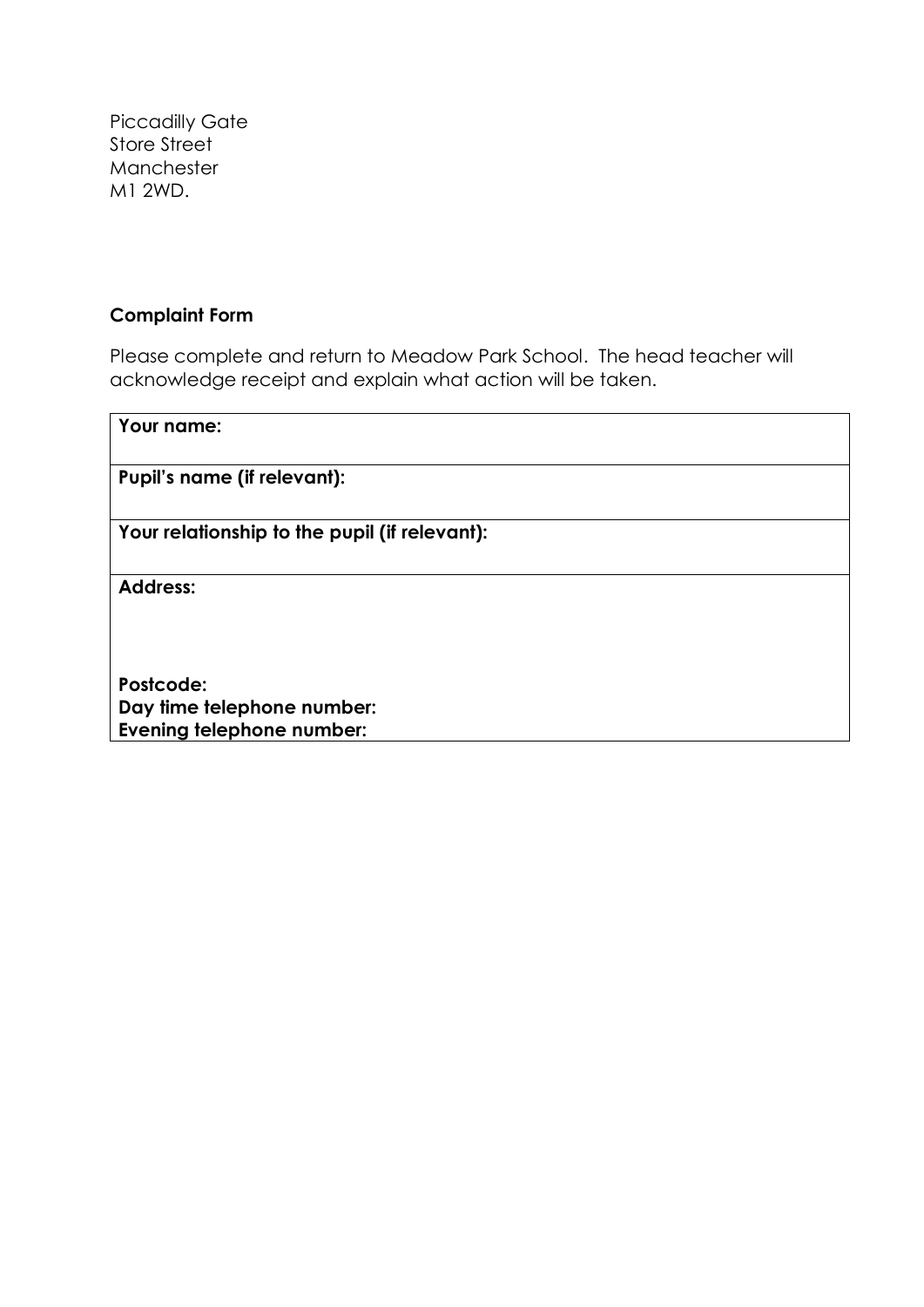**Please give details of your complaint, including whether you have spoken to anybody at the school about it.**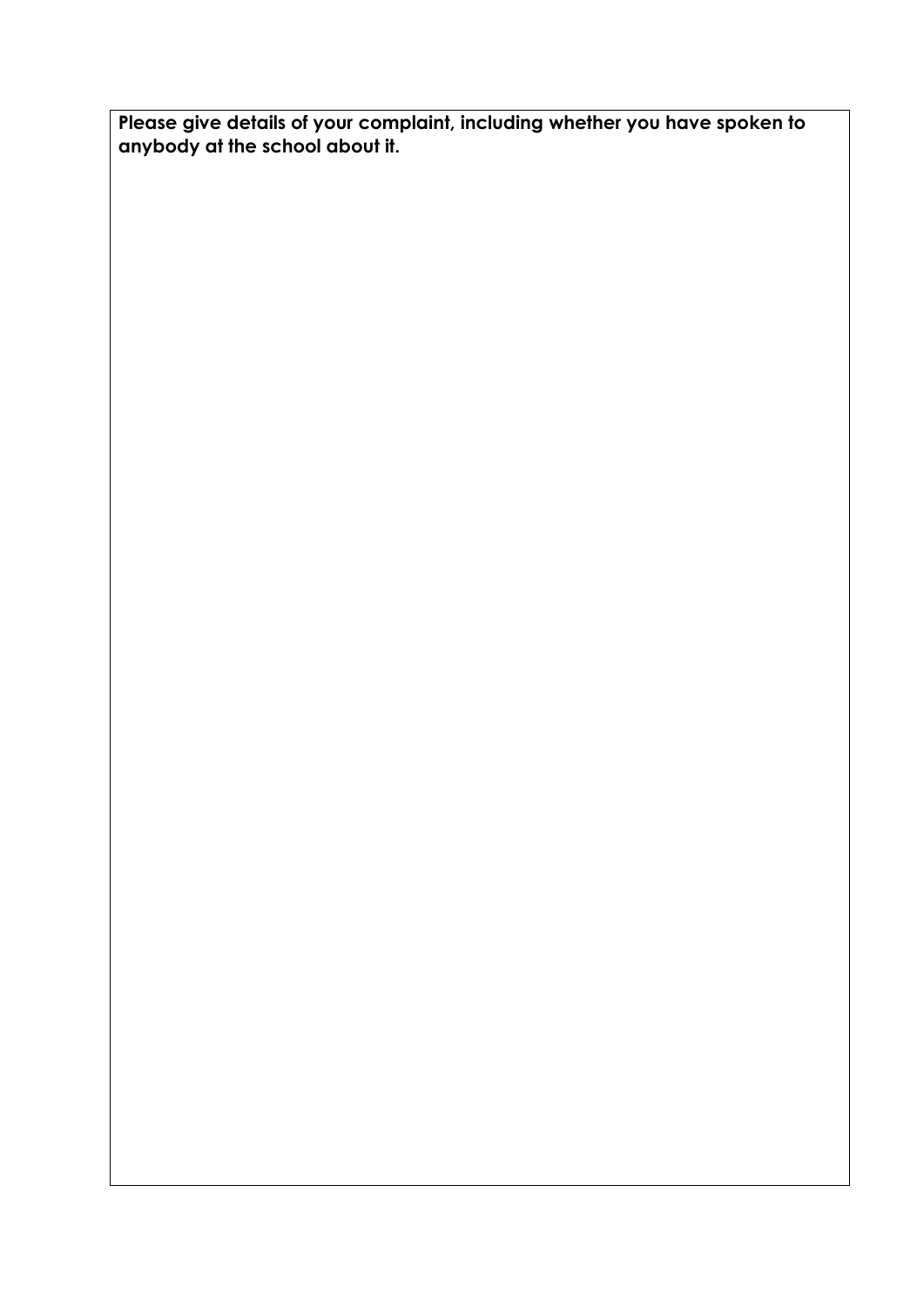**What actions do you feel might resolve the problem at this stage?**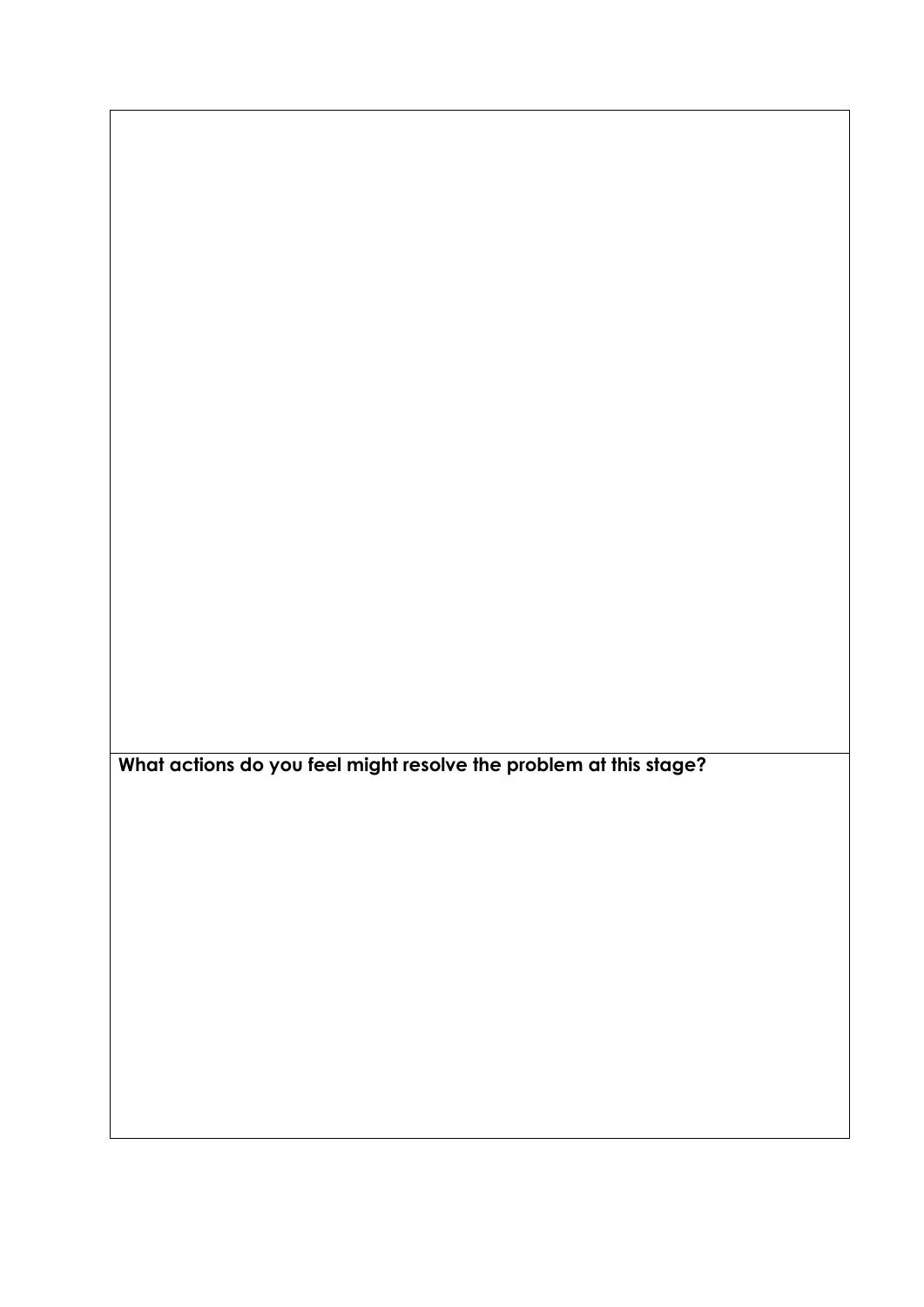| Are you attaching any paperwork? If so, please give details. |
|--------------------------------------------------------------|
|--------------------------------------------------------------|

| Signature:                    |
|-------------------------------|
| Date:                         |
| <b>Official use</b>           |
| Date acknowledgement sent:    |
| By who:                       |
| <b>Complaint referred to:</b> |
| Date:                         |

## **Roles and Responsibilities**

## **Complainant**

The complainant will receive a more effective response to the complaint if they:

- explain the complaint in full as early as possible
- co-operate with the school in seeking a solution to the complaint
- respond promptly to requests for information or meetings or in agreeing the details of the complaint
- ask for assistance as needed
- treat all those involved in the complaint with respect
- refrain from publicising the details of their complaint on social media and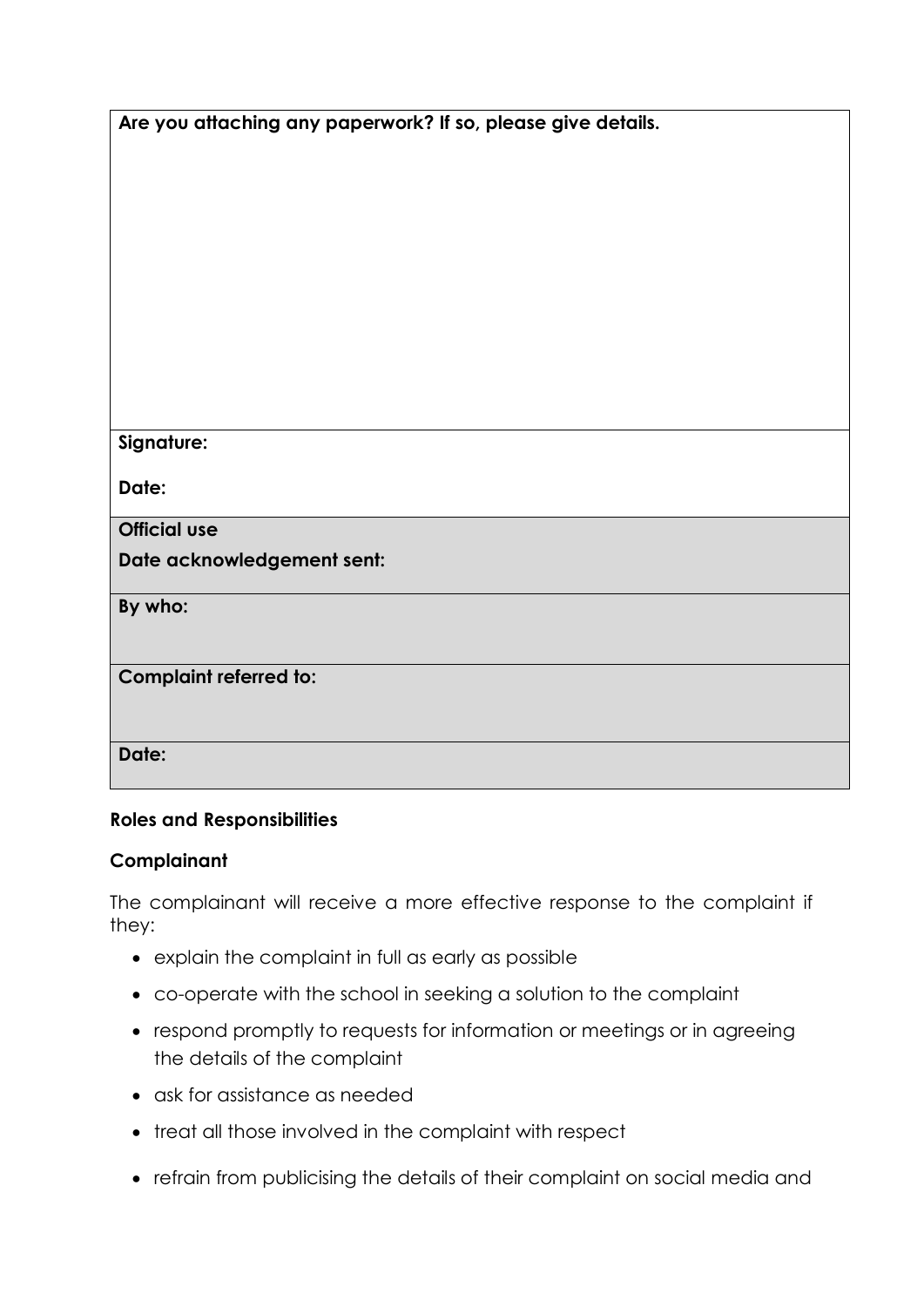respect confidentiality.

# **Investigator**

The investigator's role is to establish the facts relevant to the complaint by:

- providing a comprehensive, open, transparent and fair consideration of the complaint through:
	- o sensitive and thorough interviewing of the complainant to establish what has happened and who has been involved
	- o interviewing staff and children/young people and other people relevant to the complaint
	- o consideration of records and other relevant information
	- o analysing information
- liaising with the complainant and the complaints co-ordinator as appropriate to clarify what the complainant feels would put things right.

The investigator should:

- conduct interviews with an open mind and be prepared to persist in the questioning
- keep notes of interviews or arrange for an independent note taker to record minutes of the meeting
- ensure that any papers produced during the investigation are kept securely pending any appeal
- be mindful of the timescales to respond
- prepare a comprehensive report for the head teacher or complaints committee that sets out the facts, identifies solutions and recommends courses of action to resolve problems.

The headteacher or complaints committee will then determine whether to uphold or dismiss the complaint and communicate that decision to the complainant, providing the appropriate escalation details.

**Complaints Co-ordinator** (this could be the headteacher / designated complaints governor or other staff member providing administrative support)

The complaints co-ordinator should:

 ensure that the complainant is fully updated at each stage of the procedure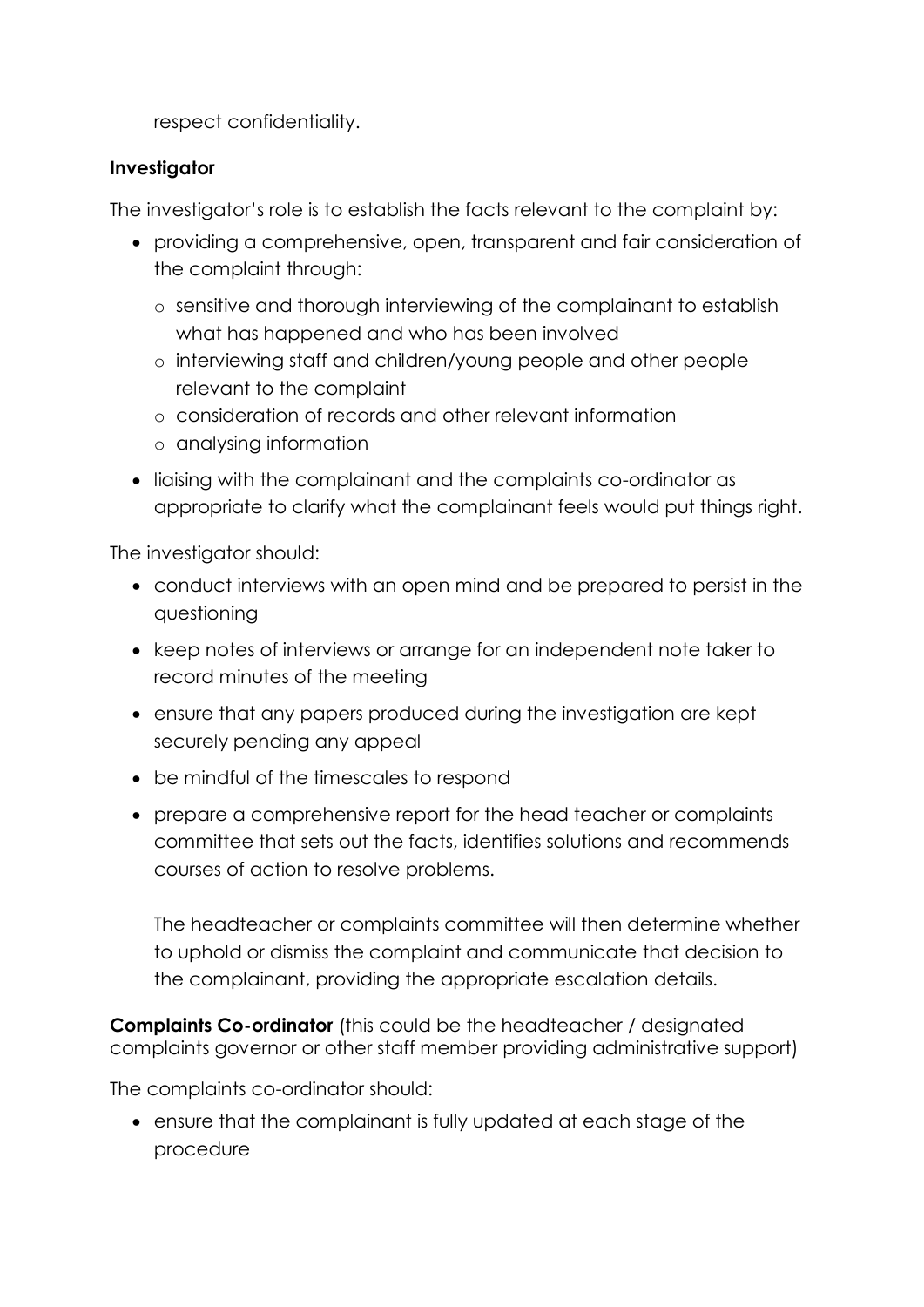- liaise with staff members, head teacher, Chair of Governors, Clerk and LAs (if appropriate) to ensure the smooth running of the complaints procedure
- be aware of issues regarding:
	- o sharing third party information
	- o additional support. This may be needed by complainants when making a complaint including interpretation support or where the complainant is a child or young person
- keep records.

# **Clerk to the Governing Body**

The Clerk is the contact point for the complainant and the committee and should:

- ensure that all people involved in the complaint procedure are aware of their legal rights and duties, including any under legislation relating to school complaints, education law, the Equality Act 2010, the Freedom of Information Act 2000, the Data Protection Act (DPA) 2018 and the General Data Protection Regulations (GDPR)
- set the date, time and venue of the meeting, ensuring that the dates are convenient to all parties (if they are invited to attend) and that the venue and proceedings are accessible
- collate any written material relevant to the complaint (for example; stage 1 paperwork, school and complainant submissions) and send it to the parties in advance of the meeting within an agreed timescale
- record the proceedings
- circulate the minutes of the meeting
- notify all parties of the committee's decision.

# **Committee Chair**

The committee's chair, who is nominated in advance of the complaint meeting, should ensure that:

- both parties are asked (via the Clerk) to provide any additional information relating to the complaint by a specified date in advance of the meeting
- the meeting is conducted in an informal manner, is not adversarial, and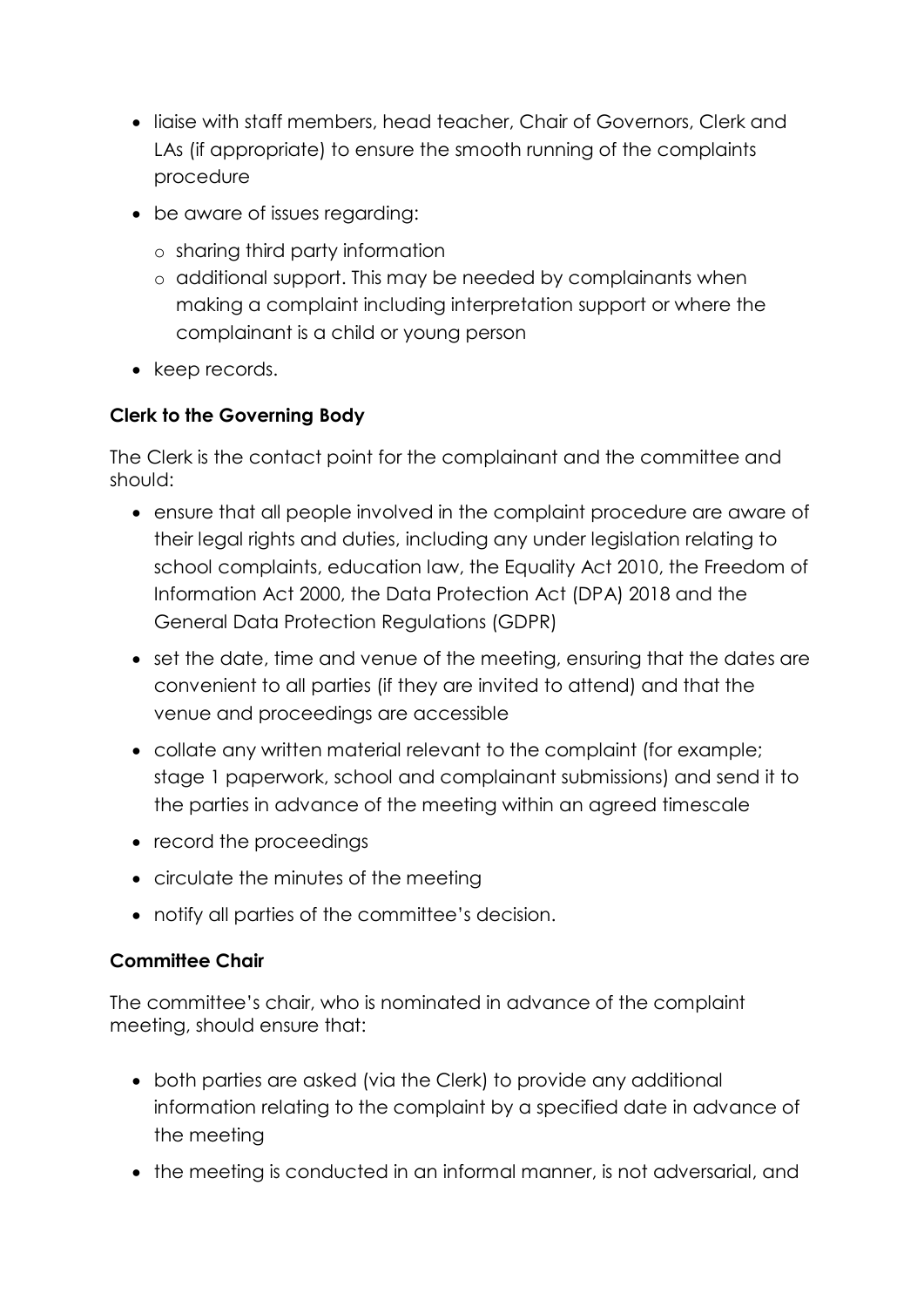that, if all parties are invited to attend, everyone is treated with respect and courtesy

- complainants who may not be used to speaking at such a meeting are put at ease. This is particularly important if the complainant is a child/young person
- the remit of the committee is explained to the complainant
- written material is seen by everyone in attendance, provided it does not breach confidentiality or any individual's rights to privacy under the DPA 2018 or GDPR.

If a new issue arises it would be useful to give everyone the opportunity to consider and comment upon it; this may require a short adjournment of the meeting

- both the complainant and the school are given the opportunity to make their case and seek clarity, either through written submissions ahead of the meeting or verbally in the meeting itself
- the issues are addressed
- key findings of fact are made
- the committee is open-minded and acts independently
- no member of the committee has an external interest in the outcome of the proceedings or any involvement in an earlier stage of the procedure
- the meeting is minuted
- they liaise with the Clerk (and complaints co-ordinator, if the school has one).

# **Committee Member**

Committee members should be aware that:

• the meeting must be independent and impartial, and should be seen to be so

No governor may sit on the committee if they have had a prior involvement in the complaint or in the circumstances surrounding it.

• the aim of the meeting should be to resolve the complaint and achieve reconciliation between the school and the complainant

We recognise that the complainant might not be satisfied with the outcome if the meeting does not find in their favour. It may only be possible to establish the facts and make recommendations.